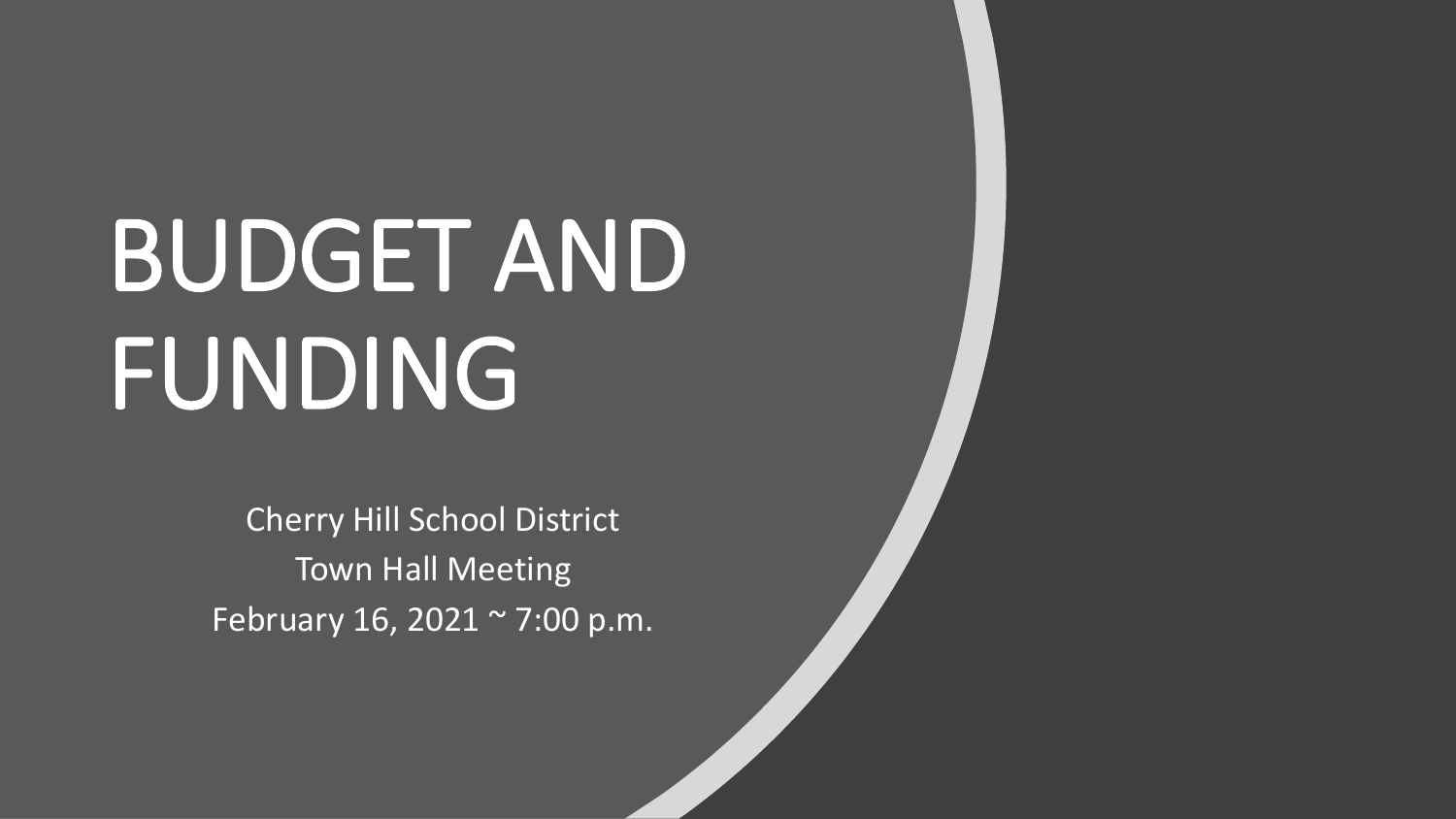### The General Fund Budget

- Accounts for the day to day operations of the school district
- This budget is approved annually by the Board
- The revenues supporting this budget include:
	- *Tax Levy*  property taxes paid by residential and commercial entities in Cherry Hill.

**State Aid** – funds provided by the State of New Jersey

*Fund Balance* – funds from the School District

- *Capital Reserve*  funds from the capital reserve account to be used for capital projects only
- *Miscellaneous Revenues*  various funding from items such as tuition, interest earnings and student activity fees
- *Federal Aid*  SEMI Medicare reimbursement from the Federal government for services provided by the School District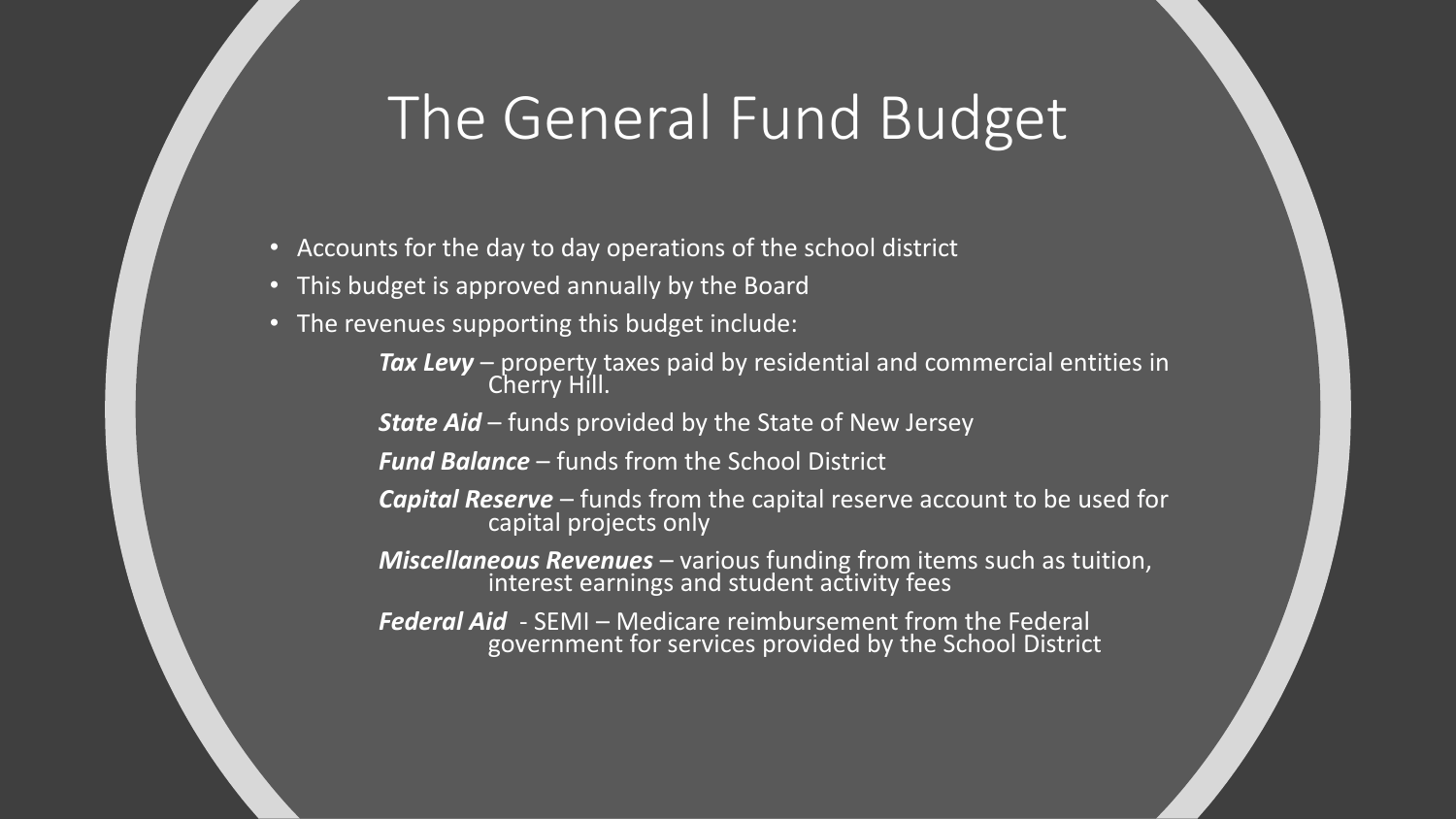## General Fund Budget Revenue Breakdown

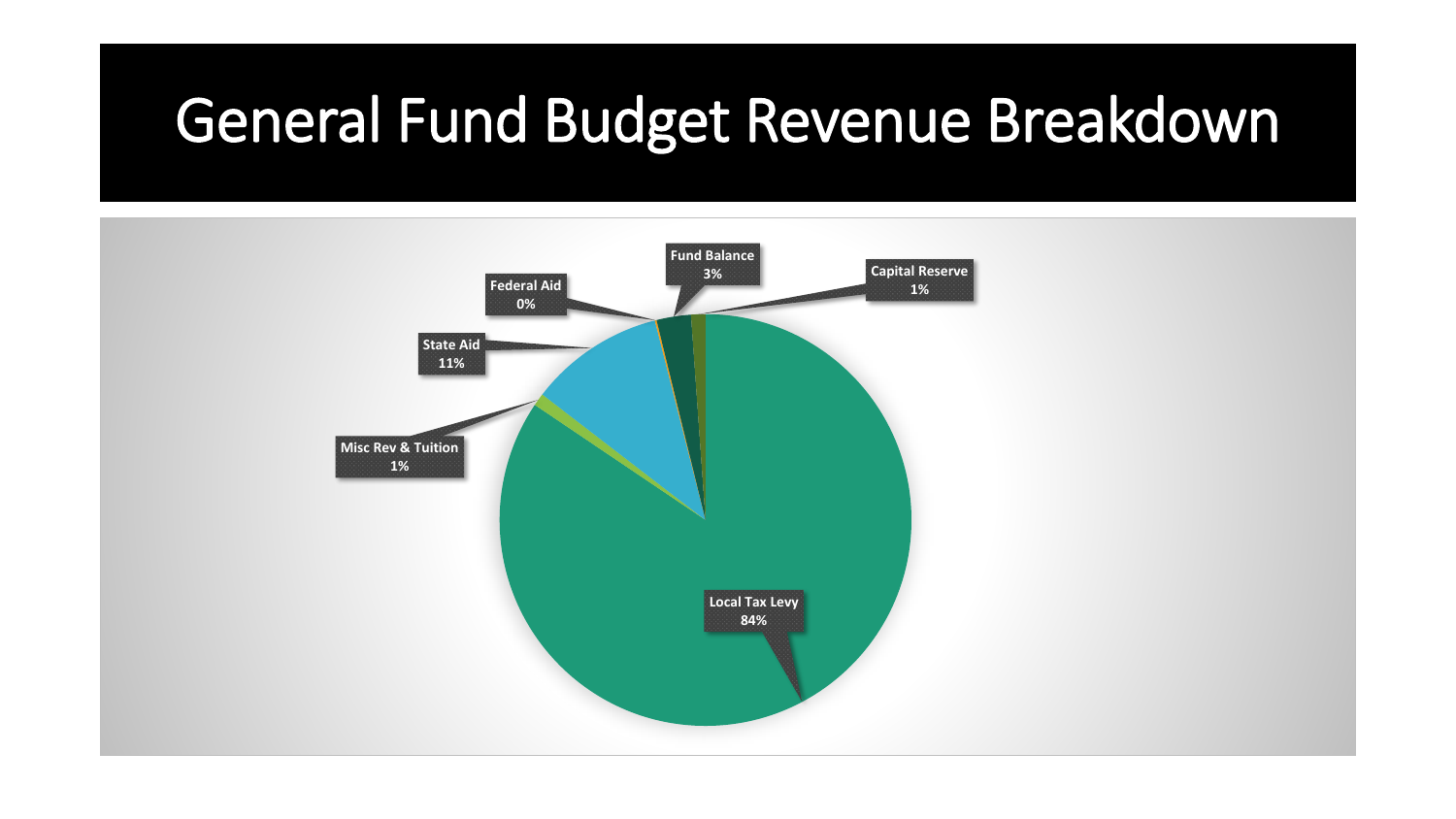## State Aid - 2017 to 2021

|                                                              | 2017-2018     | 2018-2019     | 2019-2020     | 2020-2021     |
|--------------------------------------------------------------|---------------|---------------|---------------|---------------|
| Category                                                     | <b>Actual</b> | <b>Actual</b> | <b>Actual</b> | <b>Budget</b> |
| <b>Equalization Aid</b>                                      | 6,691,777     | 6,691,777     | 7,821,405     | 8,925,352     |
| Transportation                                               | 555,448       | 2,884,053     | 2,884,053     | 2,884,053     |
| <b>Special Education</b>                                     | 6,294,933     | 6,480,802     | 6,480,802     | 6,480,802     |
| <b>Security Aid</b>                                          | 264,597       | 1,238,638     | 1,238,638     | 1,238,638     |
| Other                                                        | 290,434       | 168,372       | 62,577        |               |
| Prof. Learn Comm Aid                                         | 107,620       |               |               |               |
| <b>PARCC Readiness Aid</b>                                   | 108,570       |               |               |               |
| Per Pupil Growth Aid                                         | 108,570       |               |               |               |
| <b>Total State Aid</b>                                       | 14,421,949    | 17,463,642    | 18,487,475    | 19,528,845    |
| <b>Extraordinary Aid</b>                                     | 1,814,949     | 2,480,904     | 2,731,958     | 1,000,000     |
| <b>Total General Fund State Aid</b>                          | 16,236,898    | 19,944,546    | 21,219,433    | 20,528,845    |
|                                                              |               |               |               |               |
| Debt Service Aid                                             | 1,015,290     | 1,040,931     |               |               |
| <b>Total State Aid</b>                                       | 17,252,188    | 20,985,477    | 21,219,433    | 20,528,845    |
|                                                              |               |               |               |               |
| SDA Assessment (due to State)<br><b>Total Aid net of SDA</b> | (67, 659)     | (67, 659)     | (67, 659)     | (67, 659)     |
| <b>Assessment</b>                                            | 17,184,529    | 20,917,818    | 21, 151, 774  | 20,461,186    |
| <b>On Behalf Payments:</b>                                   |               |               |               |               |
| Medical                                                      |               | 6,960,797     | 6,323,607     |               |
| <b>Social Security</b>                                       | 5,825,835     | 5,990,053     | 6,196,146     |               |
| <b>TPAF Pension</b>                                          | 18,710,515    | 15,321,909    | 17,019,279    |               |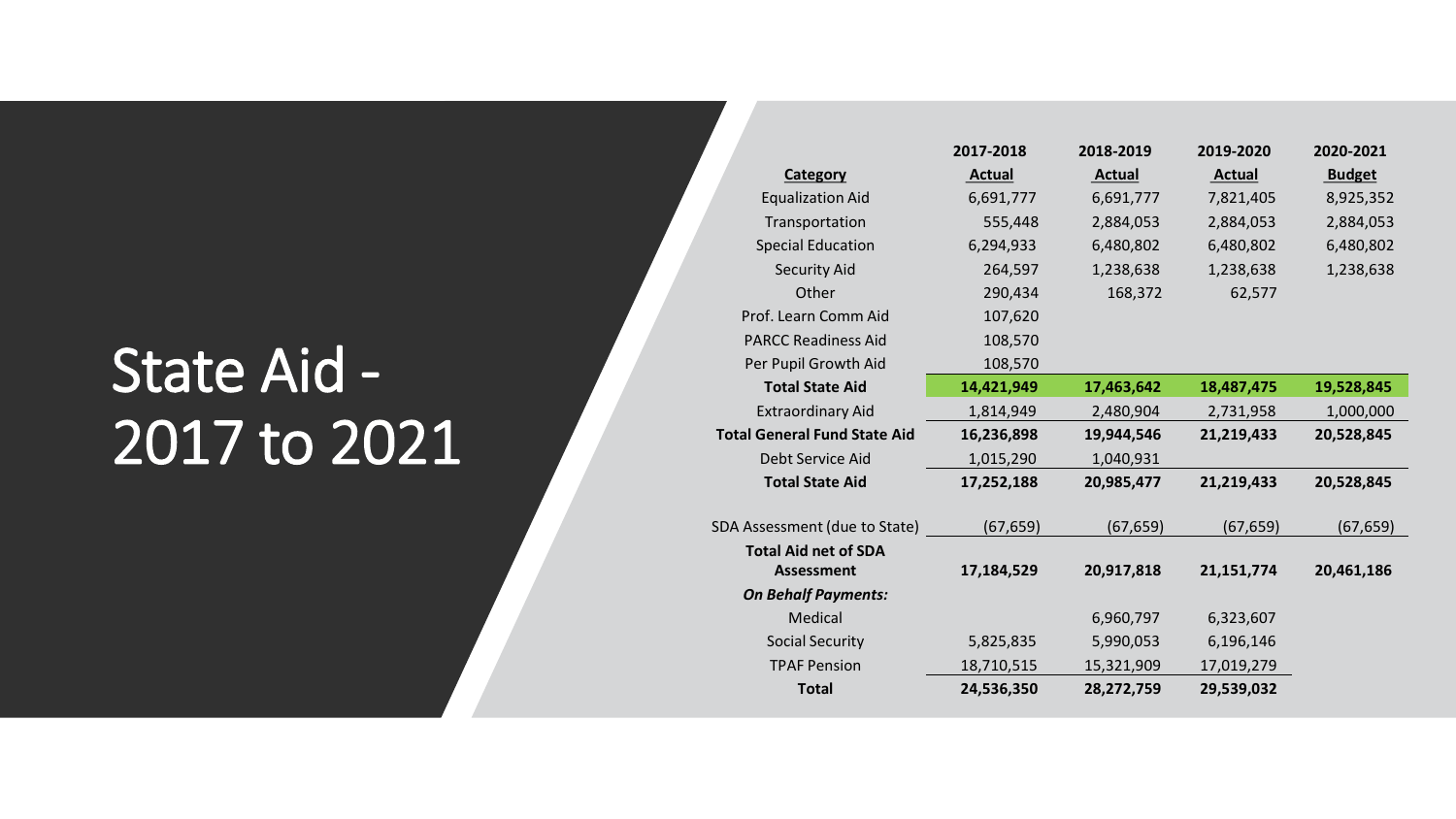#### General Fund Budget Expense Breakdown

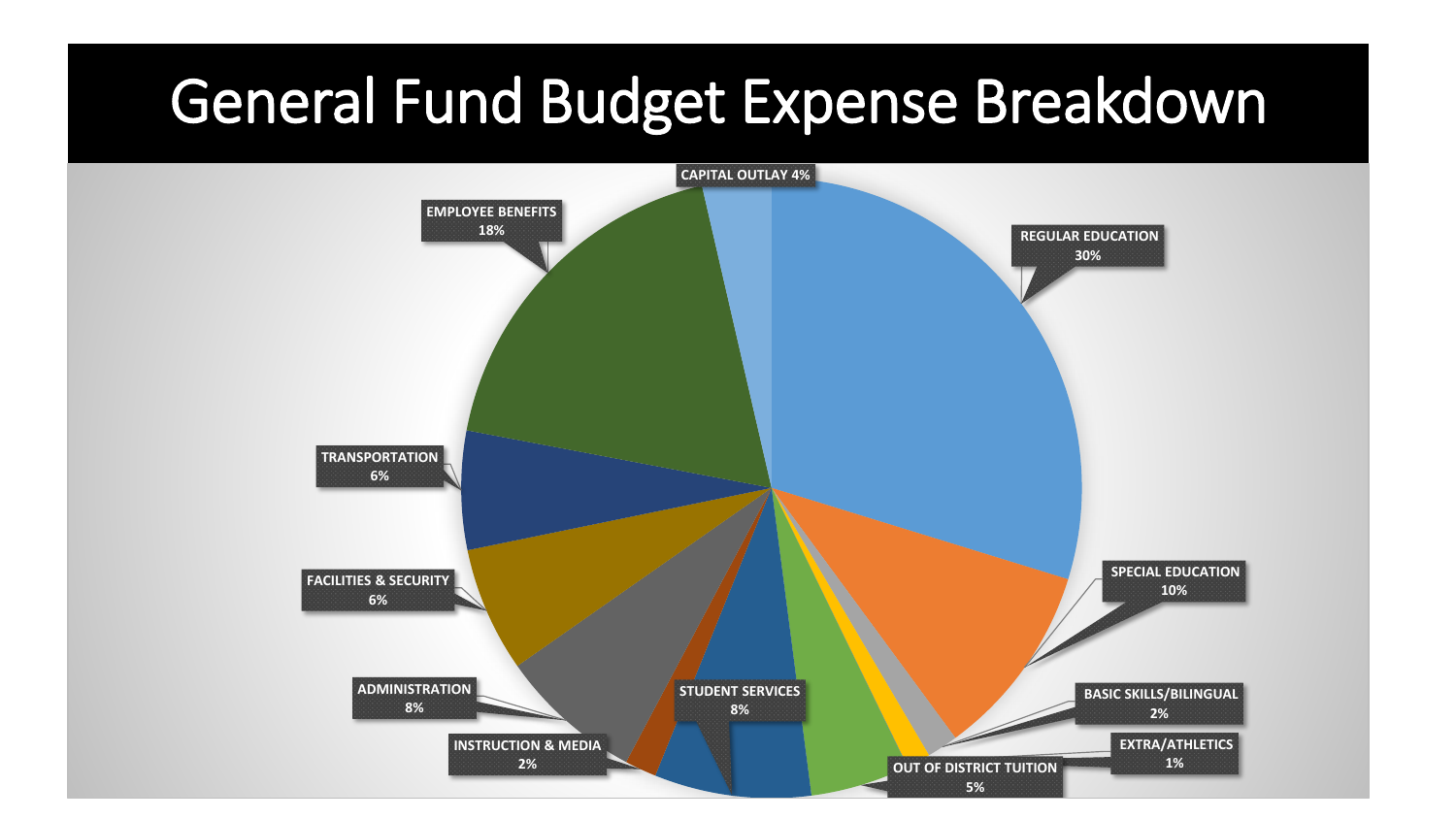### General Fund Budget Expense Breakdown

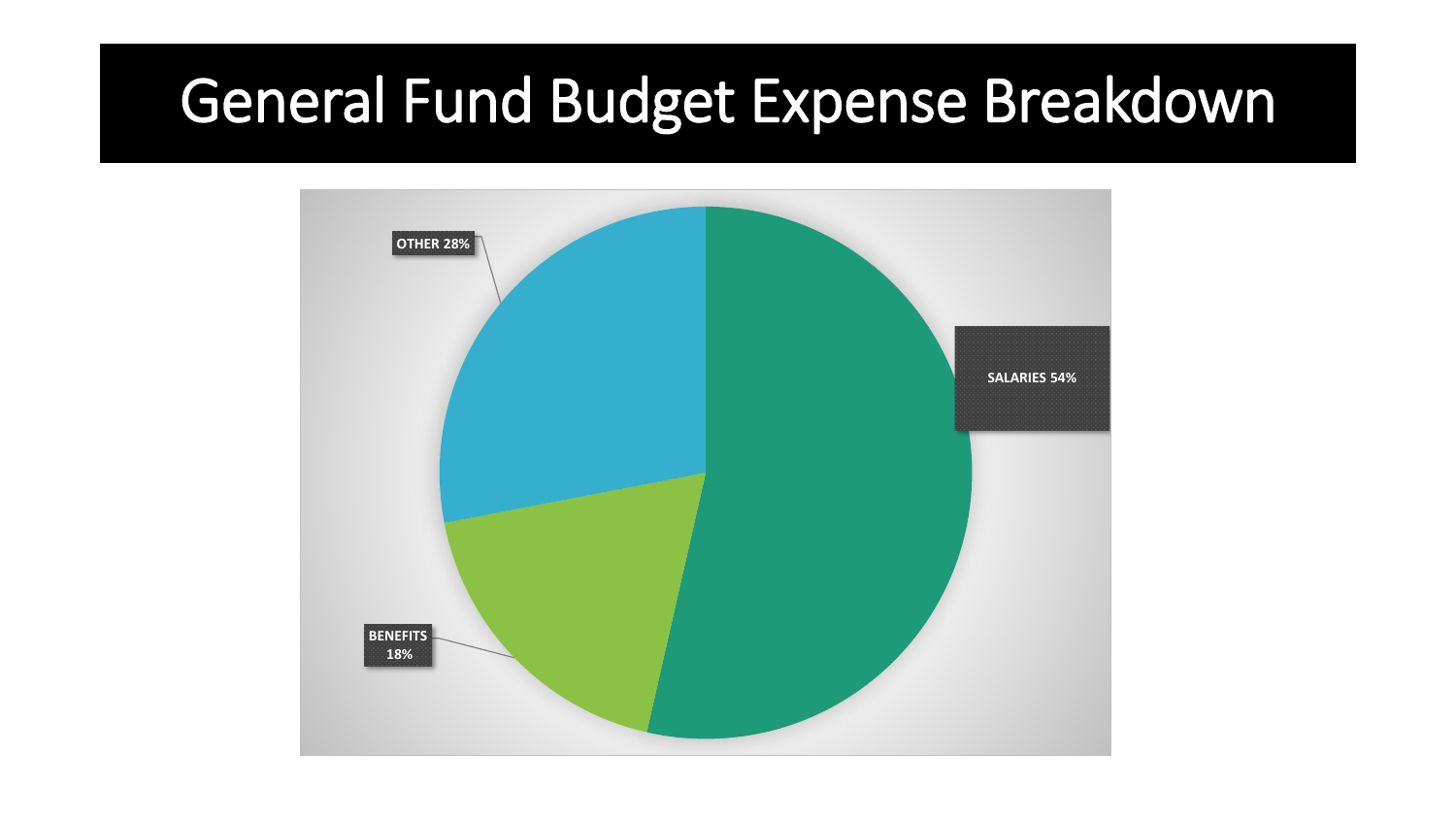WHY CAN'T THE DISTRICT PAY FOR CAPITAL PROJECTS OUT OF THE ANNUAL BUDGET?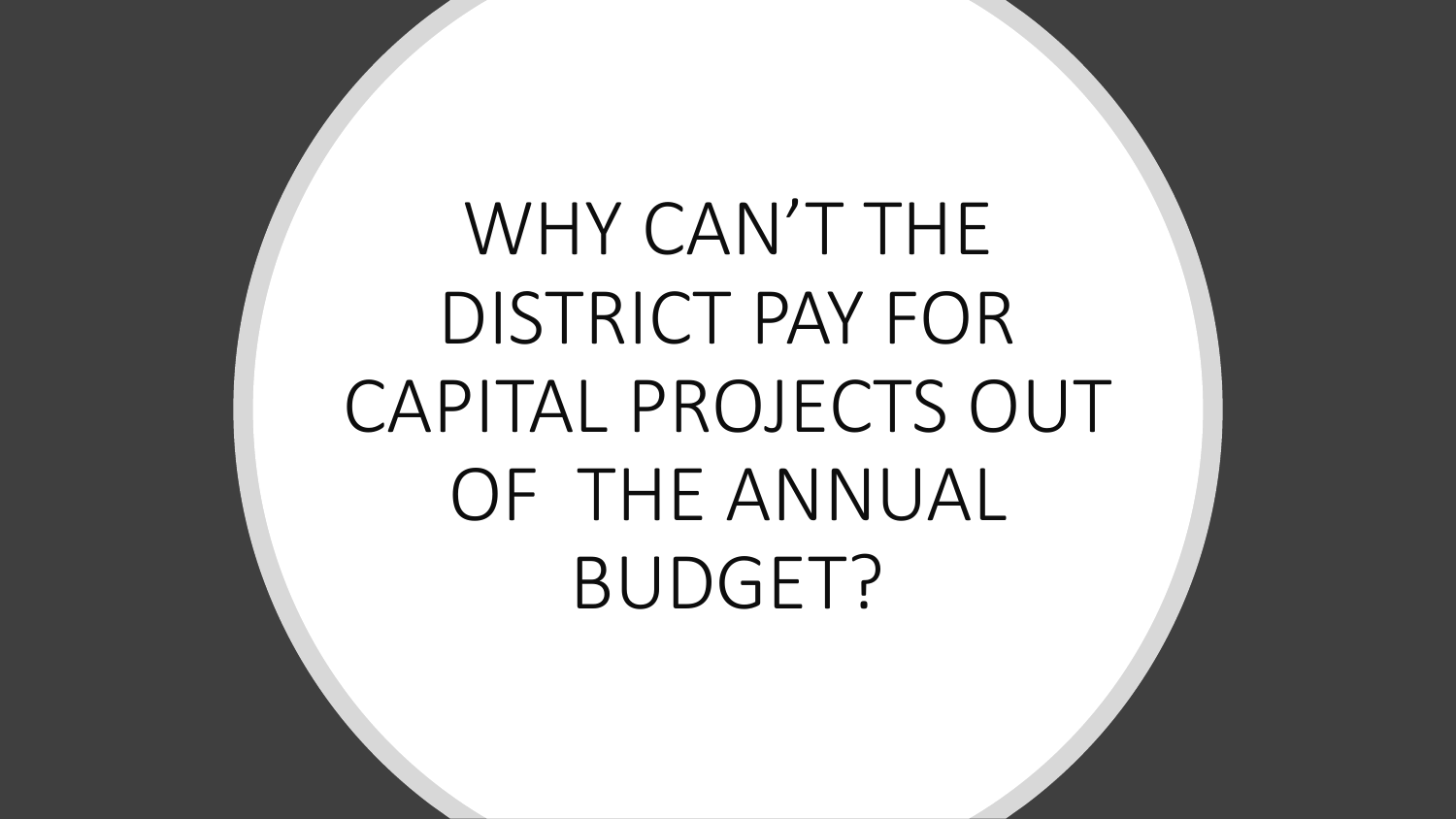|                               | Total "Other" in the 2020-2021 Budget                                | 60,523,082.00<br>Ş. |
|-------------------------------|----------------------------------------------------------------------|---------------------|
| <b>Student Services</b>       | <b>Out of District Placements</b>                                    | (11, 469, 588.00)   |
|                               | Transportation                                                       | (13, 185, 650.00)   |
| <b>Services provided by</b>   | <b>Substitute Teachers</b>                                           | (1,500,000.00)      |
| <b>Outside Contractors</b>    | <b>Special Education Therapuetical Services/ABA Services</b>         | (1,409,300.00)      |
|                               | <b>OT/PT/Child Study Team Services</b>                               | (1,700,000.00)      |
|                               | <b>Homebound Instruction Services</b>                                | (200,000.00)        |
|                               | <b>Speech Services</b>                                               | (127,500.00)        |
|                               | <b>Augmetative Communication &amp; Assistive Technology Services</b> | (324,900.00)        |
|                               | <b>Job Coaching Services</b>                                         | (101,000.00)        |
|                               | <b>InSchool Nursing Services</b>                                     | (722, 330.00)       |
| <b>District Professionals</b> | <b>School Physician</b>                                              | (20,000.00)         |
|                               | <b>Auditor</b>                                                       | (95,000.00)         |
|                               | <b>Legal Fees</b>                                                    | (315,000.00)        |
|                               | <b>Architect</b>                                                     | (290,000.00)        |
| <b>Facility Management</b>    | Utilties/Water/Sewer/Telephone/Internet Access                       | (3,798,518.00)      |
|                               | <b>Waste Removal</b>                                                 | (234,960.00)        |
| <b>Operating Expenses</b>     | <b>Property/Liability /Student Accident Insurance</b>                | (1, 147, 528.00)    |
|                               | <b>State Assessment Fee</b>                                          | (67, 659.00)        |
|                               | <b>Copier Leases</b>                                                 | (452,000.00)        |
|                               | Postage                                                              | (32,000.00)         |
|                               | <b>New Jersey School Boards Association Dues</b>                     | (26, 663.00)        |
| <b>Operational Software</b>   | Genesis/Blackboard/Board Docs/IEP Direct/Firewall/School Dude        | (601, 530.00)       |
|                               | \$                                                                   | 22,701,956.00       |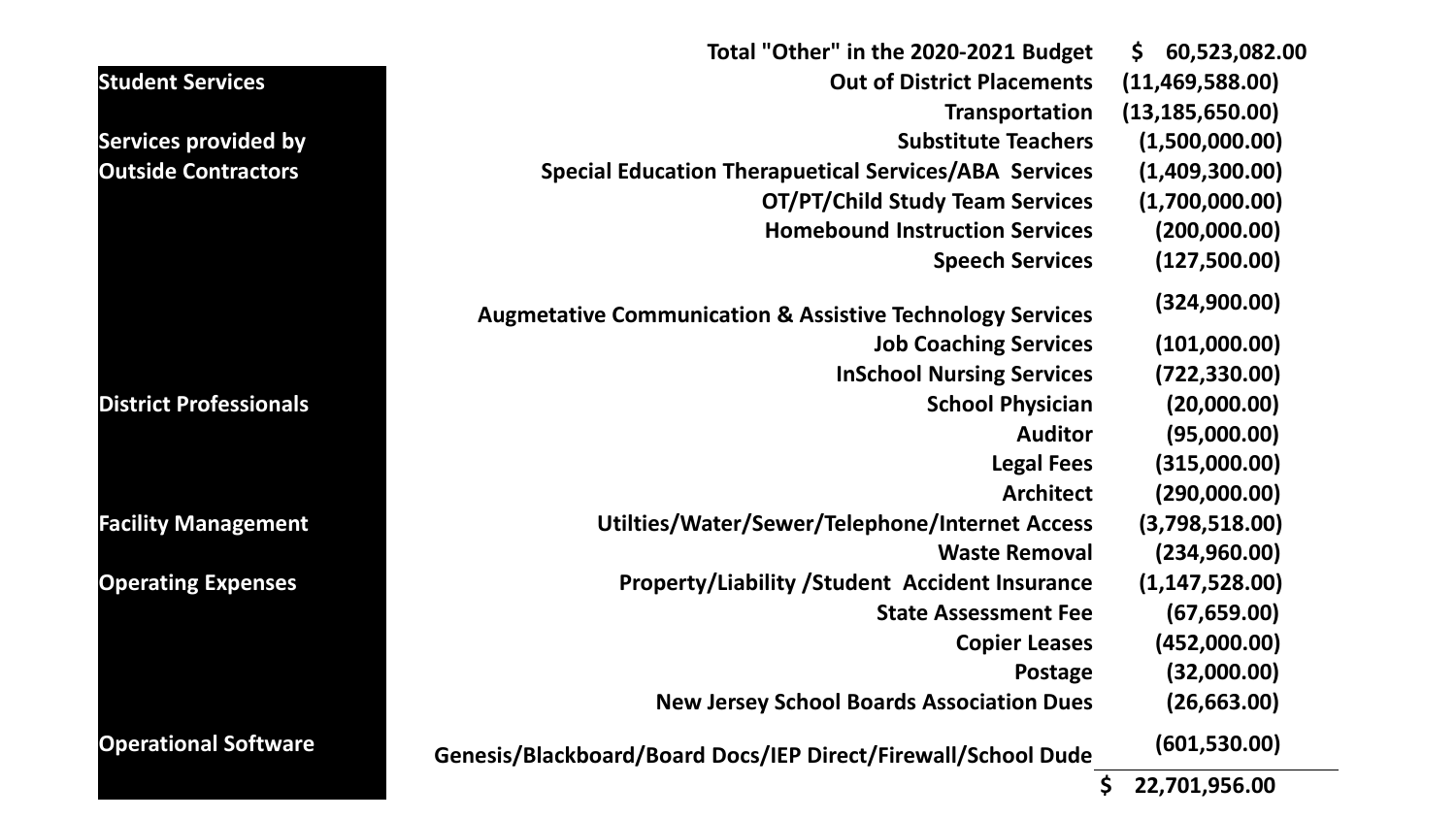| All District Supplies - classroom, offices, programs                            | (4,757,443.00) |
|---------------------------------------------------------------------------------|----------------|
| <b>All District Textbooks</b>                                                   | (384, 450.00)  |
| <b>District Misc Expenses - dues, memberships, fees</b>                         | (521, 960.00)  |
| <b>All District Maintenance and Repairs</b>                                     | (1,729,350.00) |
| <b>Extracurricular/Athletic Expenses such as officials and</b><br>entrance fees | (279, 050.00)  |
| (After deducting these expenses, 6.96% of the budget is left) $\varsigma$       | 15,029,703.00  |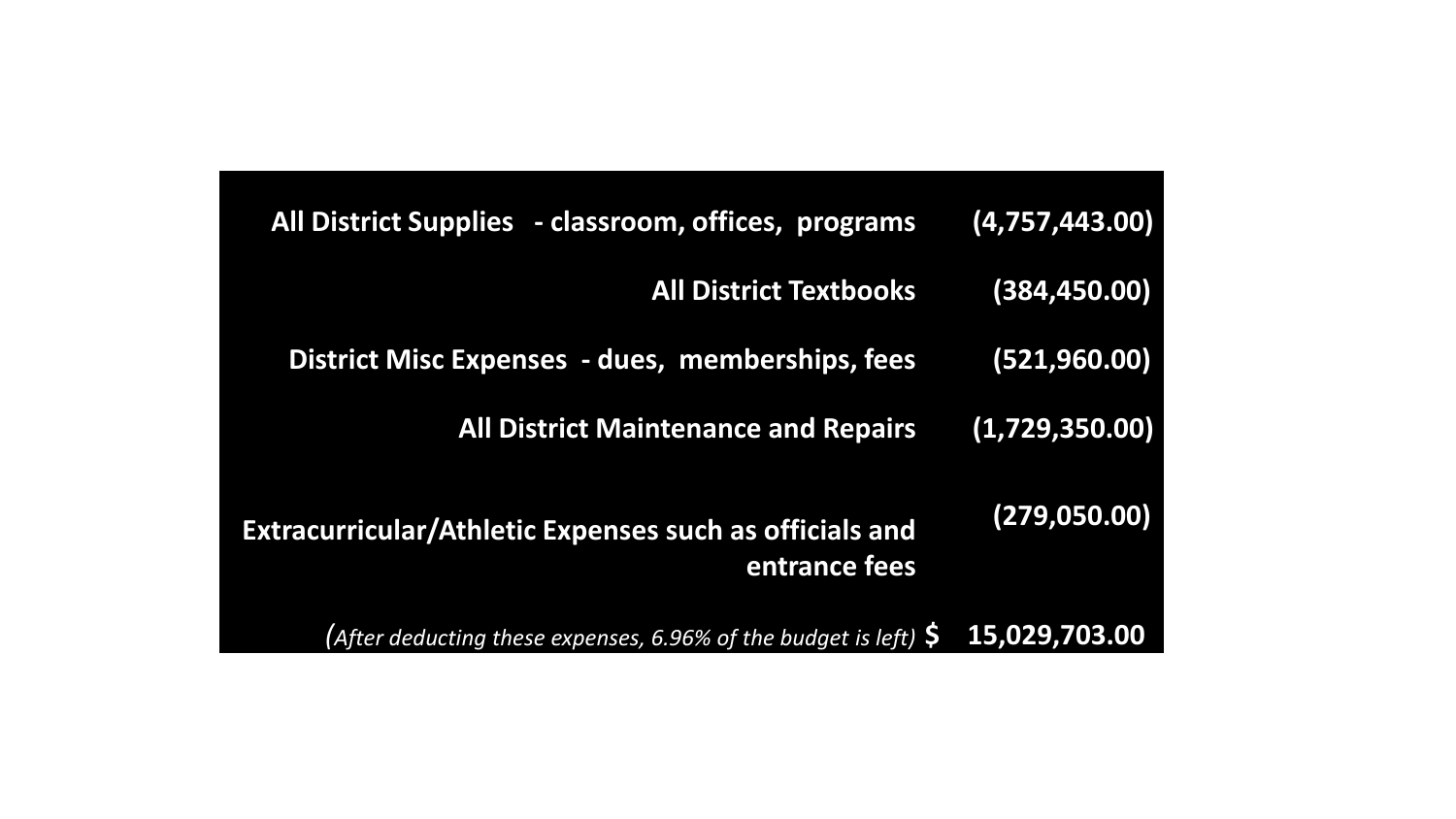| <b>Annual amount available for Capital</b> |                |
|--------------------------------------------|----------------|
| <b>Projects</b>                            | 8,000,000.00   |
| <b>Estimated Amount of Projects</b>        |                |
| <b>Referendum 2018</b>                     | 210,772,600.00 |
| <b>Years to complete projects</b>          | 26.346575      |

*Disadvantages of funding through annual budget: Prioritization of projects/schools Economies of scale No State Funding for eligible projects*  • State share of 2018 Referendum - \$76,257,529

• District share of 2018 Referendum - \$134,515,078 *Completion of projects not funded by referendum*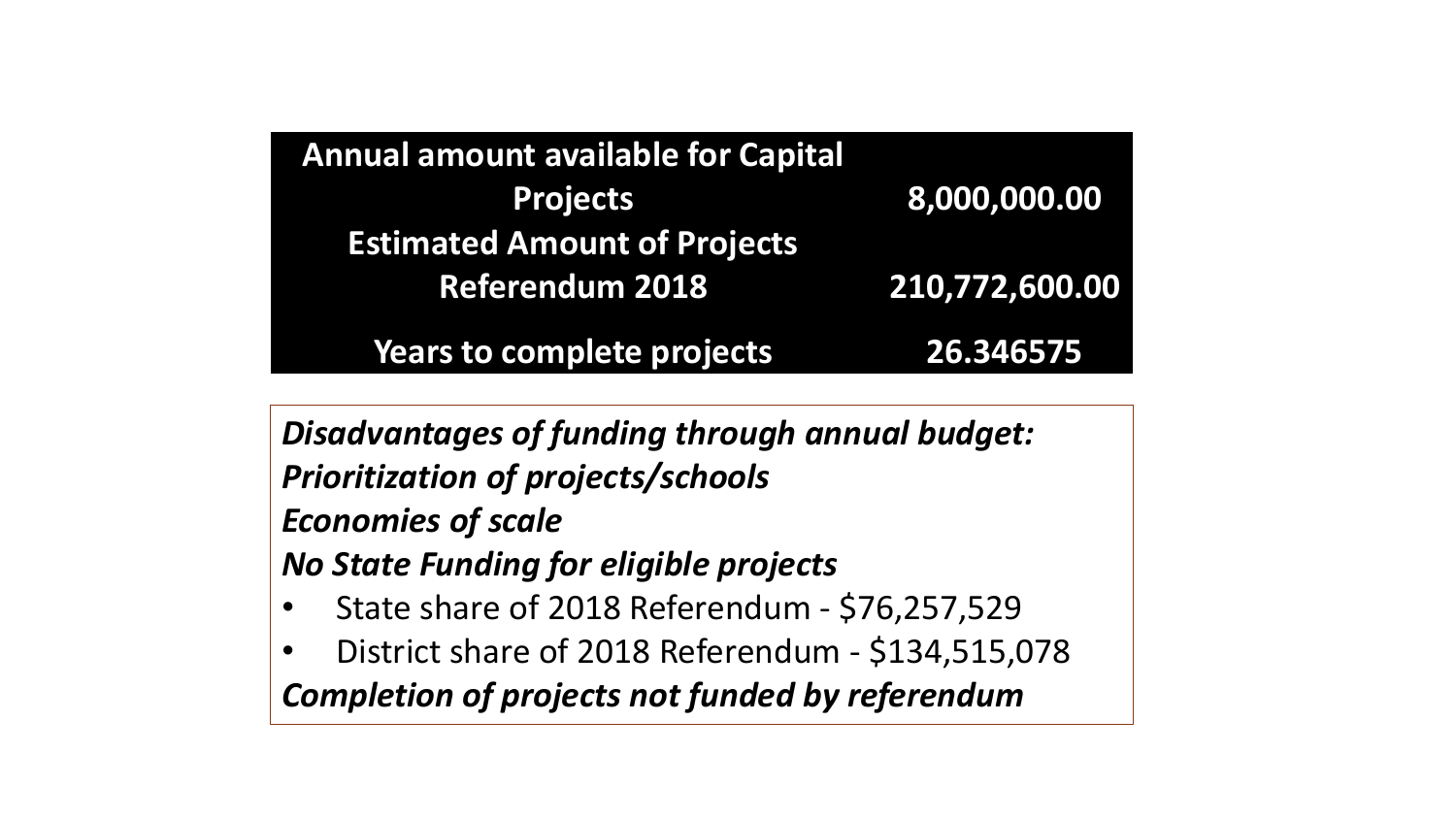# CAPITAL PROJECT FUNDING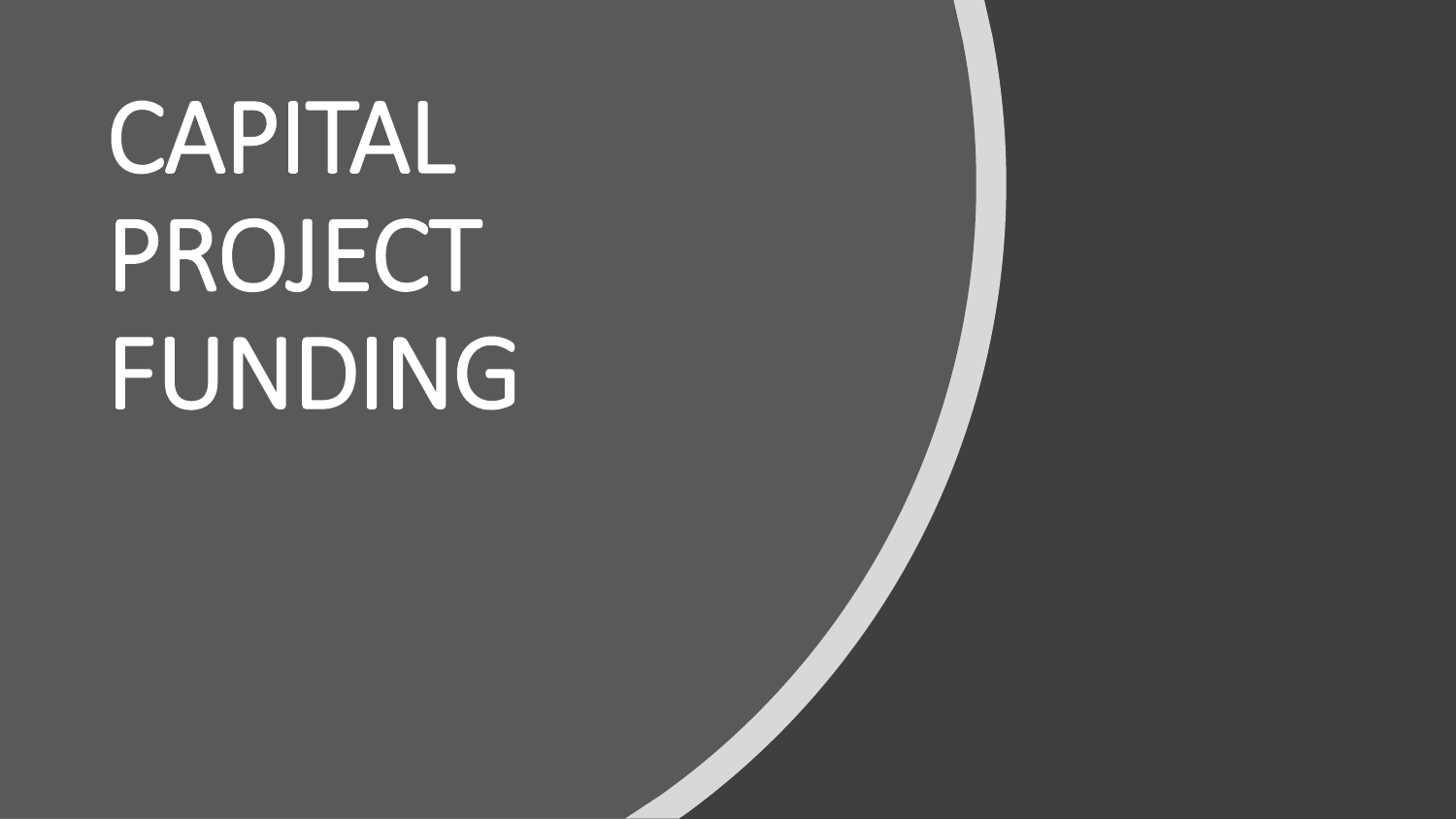#### BOND REFERENDUM PROCESS



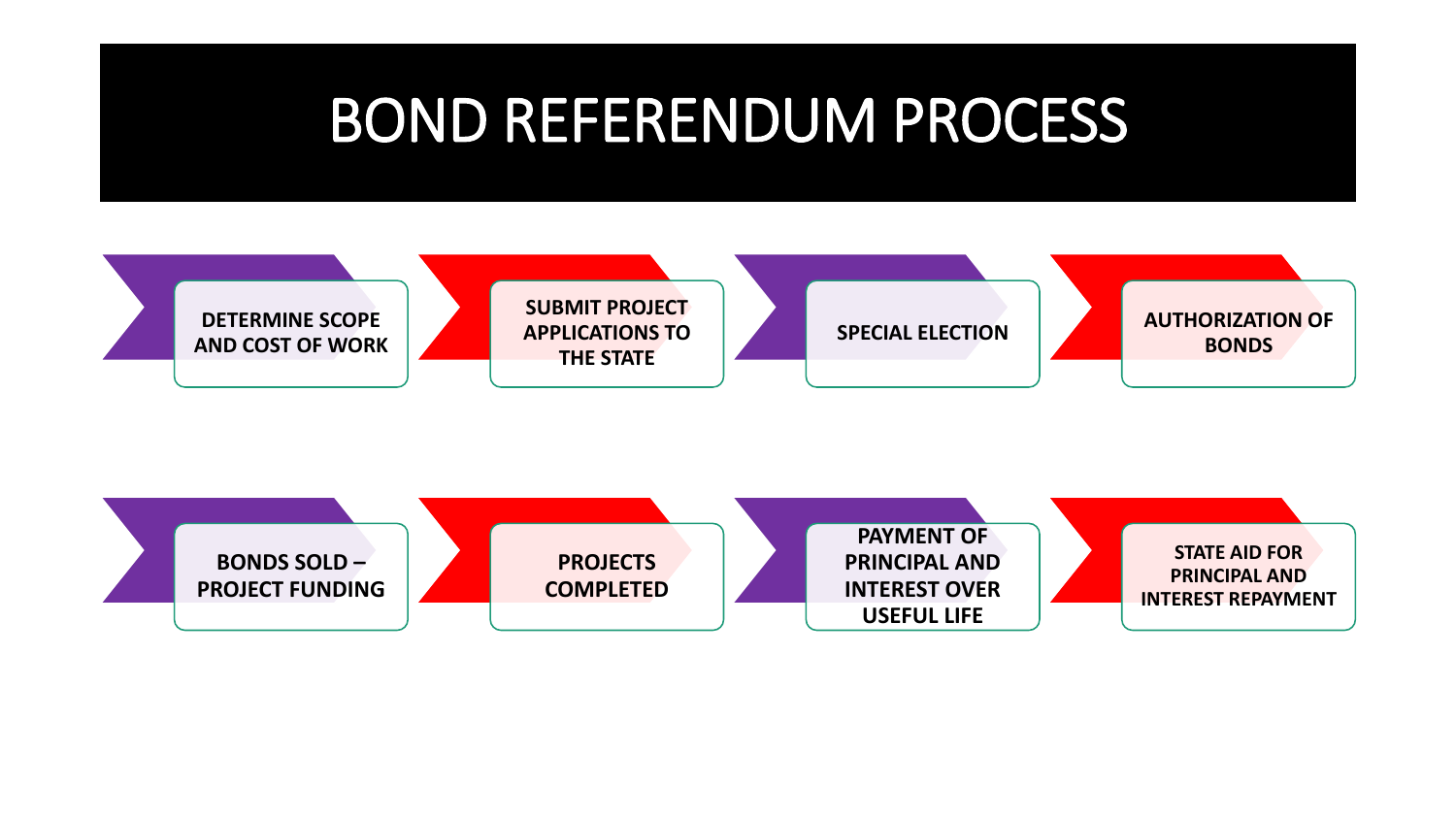# SCHOOL AID FOR CAPITAL PROJECTS



*DEBT SERVICE AID* FOR THE PAYMENT OF *PRINCIPAL AND INTEREST ON BONDS* FOR THE LENGTH OF THE RE PAYMENT



*BASED ON ELIGIBLE COSTS – 40% FUNDING*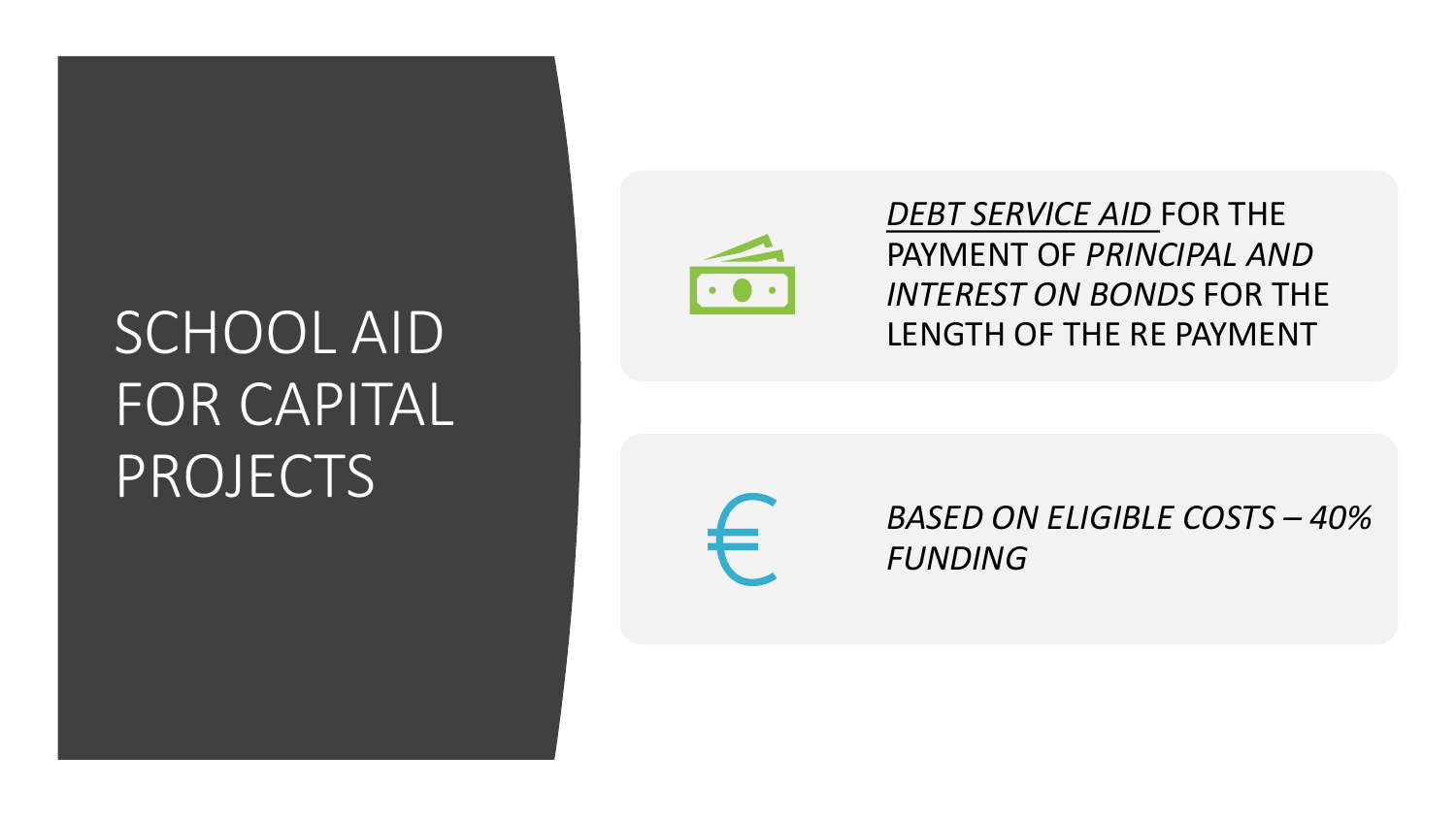## ELIGIBLE COSTS

#### *RENOVATIONS (40% FUNDING)*

*Building renovation necessary for compliance with the Uniform Construction Code, health and safety, and/or educational adequacy as determined by facilities efficiency standards. The district is entitled to state aid on the estimated actual costs of the renovation project.*

#### *NEW CONSTRUCTION (BASED ON SQUARE FOOTAGE)*

*New construction to accommodate increased enrollment. The law provides a cost allowance of \$138 per square foot. This figure covers construction and "soft costs," such as site acquisition and site development; services of design professionals, including architects,*  engineers and construction managers; legal fees; and the costs *associated with financing the project*.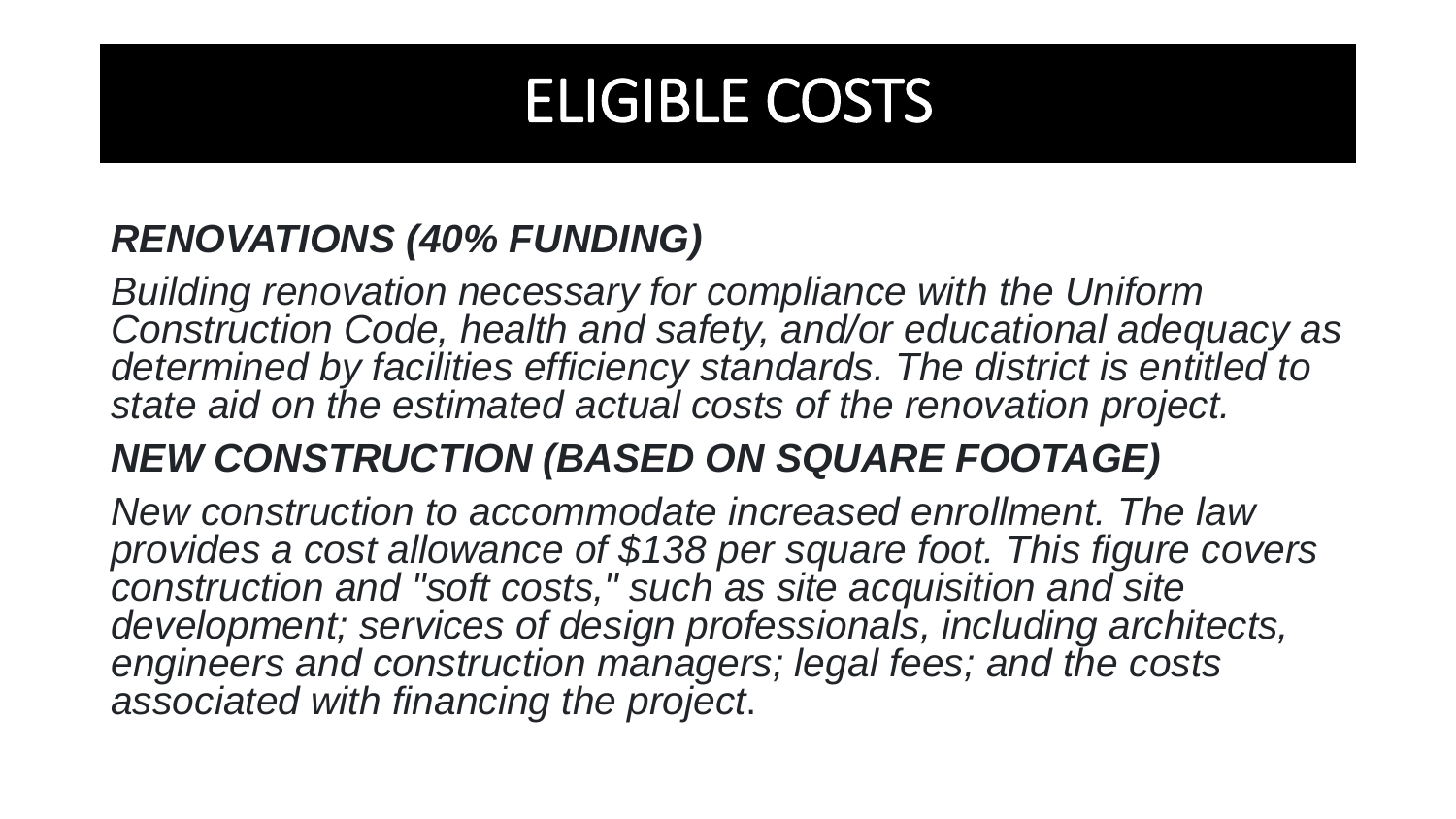#### **HIGH SCHOOL EAST**

#### **369,017 SF 1967, 1991, 2000, 2001, 2004, 2006, 2020**

#### **RENOVATION OPTION**

| <b>High School East</b>          | <b>Total Estimated</b> | <b>ESTIMATED</b>   | <b>Local Share</b> |  |
|----------------------------------|------------------------|--------------------|--------------------|--|
|                                  | Cost                   | <b>State Share</b> |                    |  |
| <b>Site Work</b>                 | \$62,500               | \$0                | \$62,500           |  |
| <b>Athletic Facilities</b>       | \$2,875,000            | \$0                | \$2,875,000        |  |
| <b>Exterior Renovations</b>      | \$24,806,681           | (\$9,922,672)      | \$14,884,009       |  |
| <b>Interior Renovations</b>      | \$17,687,823           | (\$7,075,129)      | \$10,612,694       |  |
| <b>HVAC Construction</b>         | \$13,136,778           | (\$5,254,711)      | \$7,882,067        |  |
| <b>Electrical Construction</b>   | \$7,408,920            | (\$2,963,568)      | \$4,445,352        |  |
| <b>Plumbing Construction</b>     | \$31,250               | (\$12,500)         | \$18,750           |  |
| <b>New Construction - K Wing</b> | \$15,000,000           | (\$1,716,000)      | \$13,284,000       |  |
| <b>Total Renovations</b>         | \$81,008,952           | (\$26,944,580)     | \$54,064,372       |  |
|                                  |                        | 33%                | 67%                |  |

**Renovations = Architect's Estimate @ 40% State Aid**

**New Construction – Eligible Square Footage x \$143/SF @ 40% State Aid**

#### **NEW CONSTRUCTION OPTION**

|                                                                                                         |                                                         | <b>Unit</b> | <b>Cost</b>     | <b>ESTIMATED</b>   | <b>Local Share</b> |
|---------------------------------------------------------------------------------------------------------|---------------------------------------------------------|-------------|-----------------|--------------------|--------------------|
| <b>New Construction</b>                                                                                 | Qty                                                     | <b>Cost</b> | <b>Estimate</b> | <b>State Share</b> |                    |
| Demolish Existing - 369,017 SF Building/Site Work, etc.                                                 | 369,017 SF @                                            | \$20        | \$7,380,340     |                    |                    |
| <b>New Building - 3-Story with Site Work (Projected)</b><br><b>Enrollment 2024-2025 2,066 Students)</b> | 311,966 SF @ \$475 \\$148,183,850                       |             |                 |                    |                    |
|                                                                                                         | Total Construction Cost \$155,564,190 (\$17,844,455) ** |             |                 |                    | \$137,719,735      |
|                                                                                                         |                                                         |             |                 | 11%                | 89%                |

\*\* Estimated State Share - 2,066 Students x 151 G/SF/Student = 311,966 SF x \$143/SF @ 40%